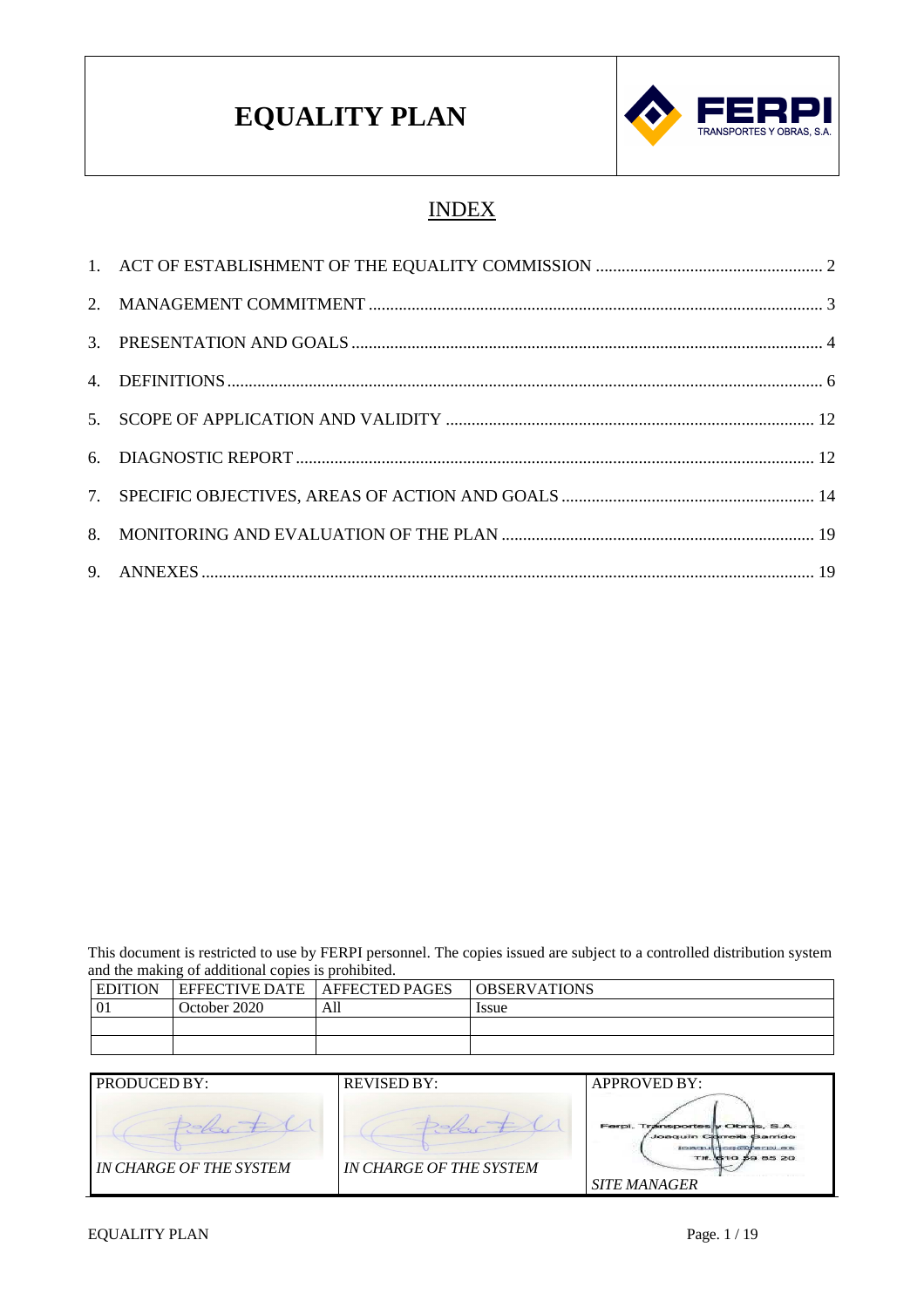

## 1. ACT OF ESTABLISHMENT OF THE EQUALITY COMMISSION

As a development of article 46 of Organic Law 3/2007, of March 22, for the effective equality of women and men, the Joint Equality Commission is constituted in the company FERPI, SA, which allows jointly addressing the elimination of any form of discrimination or inequality based on sex.

The Objective of this Commission is to elaborate and implement an Equality Plan for the detection and correction of possible discrimination or inequalities, likewise, it will develop actions that promote equal opportunities between women and men, within the work centers of the company **FERPI, SA**

In application of article 46 of Organic Law 3/2007 of March 22, for the effective equality of women and men,

The parties agree:

1.- Formalize the constitution of the Joint Equality Commission

2.- The Committee will be made up of 4 members of the company FERPI, S.A., of which 2 members are part of the Management.

3.- The signatory parties agree to hold a semiannual meeting.

4.- The meetings will be held at Calle Paulina Canga, 20, Gijón.

5.- Minutes will be drawn up of each meeting with the contents of the deliberations and with a specific expression of the agreements reached.

Gijón, 15<sup>th</sup> September 2020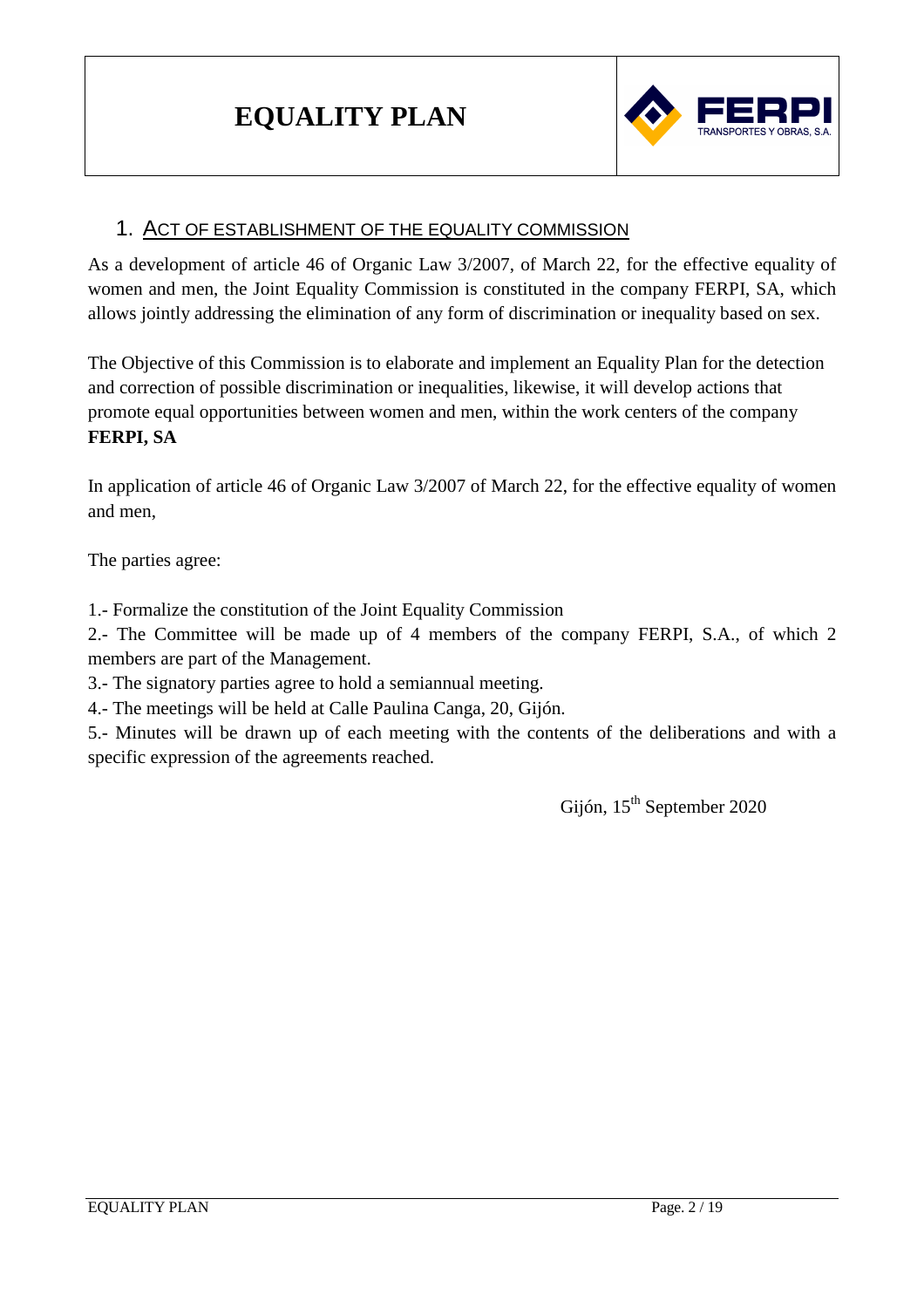

## 2. MANAGEMENT COMMITMENT

**FERPI, S.A.** declares its commitment to the establishment and development of policies that integrate equal treatment and opportunities between women and men, without directly or indirectly discriminating on the basis of sex, as well as the imposition and promotion of measures to achieve real equality within of our organization, establishing equal opportunities between women and men as a strategic principle of our Corporate and Human Resources Policy, in accordance with the definition of said principle established by Organic Law 3/2007, of March 22, for the effective equality between women and men.

In each and every one of the areas in which the activity of this company is developed, from recruitment to promotion, through salary policy, training, working and employment conditions, occupational health, organization of working time. work and conciliation, we assume the principle of equal opportunities between women and men, paying special attention to indirect discrimination, understanding by this "The situation in which an apparently neutral disposition, criterion or practice places a person of one sex at a particular disadvantage with respect to persons of the other sex ".

Regarding communication, both internal and external, all decisions taken in this regard will be reported and an image of the company will be projected in accordance with this principle of equal opportunities between women and men.

The principles enunciated will be put into practice through the promotion of equality measures or through the implementation of an Equality Plan that entail improvements with respect to the present situation, arbitrating the corresponding monitoring systems, in order to advance in the achievement of real equality between women and men in the company and, by extension, in society as a whole.

To carry out this purpose, there will be legal representation of workers, not only in the collective bargaining process, as established by Organic Law 3/2007 for effective equality between women and men, but throughout the process of development and evaluation of the aforementioned equality measures or Equal Opportunities Plan.

# **SIGNED BY MANAGEMENT**

Gijón, 15<sup>th</sup> September 2020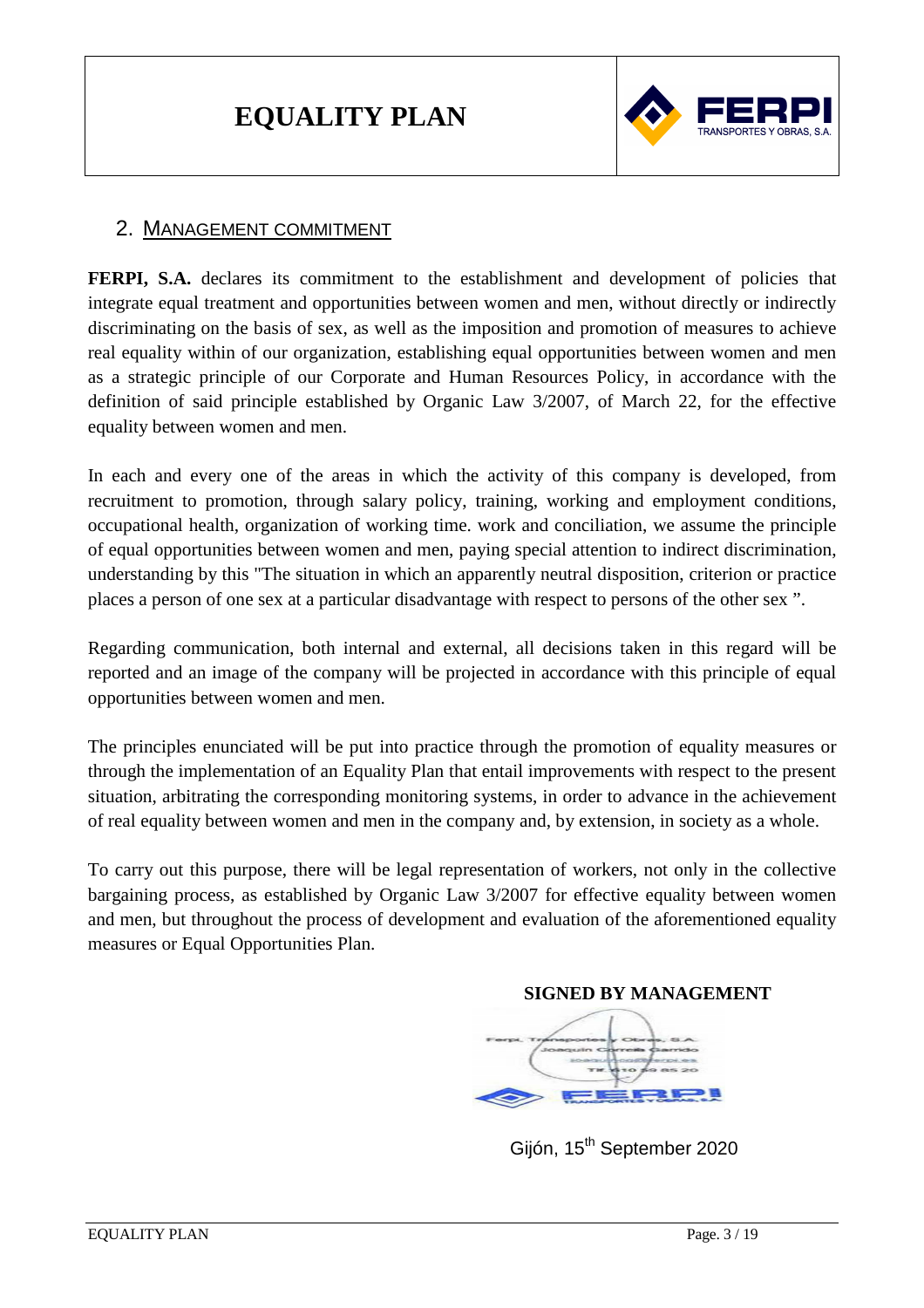

#### 3. PRESENTATION AND GOALS

#### a) PRESENTATION

**FERPI TRANSPORTES Y OBRAS, S.A.** was born in the 60s as an earthmoving company. Since then it has been expanding its business areas both in terms of the magnitude of the work carried out and its geographical coverage, executing works anywhere in Spain and abroad.

Within the construction sector, FERPI TRANSPORTES Y OBRAS, S.A. has constantly renewed its machinery park, specializing in large infrastructures, and particularly, in those works that require the movement of large volumes of material in the shortest execution times.

At the same time, FERPI TRANSPORTES Y OBRAS, S.A. has been expanding its fields of action in order to offer a greater **coverage of services** to our clients. Today we develop our activity in the following activities:

- Earthmoving.
- Mining.
- Drilling and blasting.
- Soil stabilization
- Environmental actions.

The expansion of services is an adaptation with efficiency and readiness to the new times to continue providing a quality service and fulfilling the commitment to offer our clients maximum satisfaction.

The recent incorporation to a powerful group of companies opens a range of possibilities by betting on the empowerment of this segment of the company, incorporating new means of production and strengthening the human group with knowledgeable personnel of the sector who currently carry out their work in other companies of the group

#### b) OUR VALUES

- $\checkmark$  Ouality of customer service
- $\checkmark$  Professionalism
- $\checkmark$  Teamwork
- $\checkmark$  Creativity and innovation
- $\checkmark$  Compliance with all legal and regulatory requirements that apply to us
- $\checkmark$  Spirit of overcoming and continuous improvement of our quality levels in the execution of works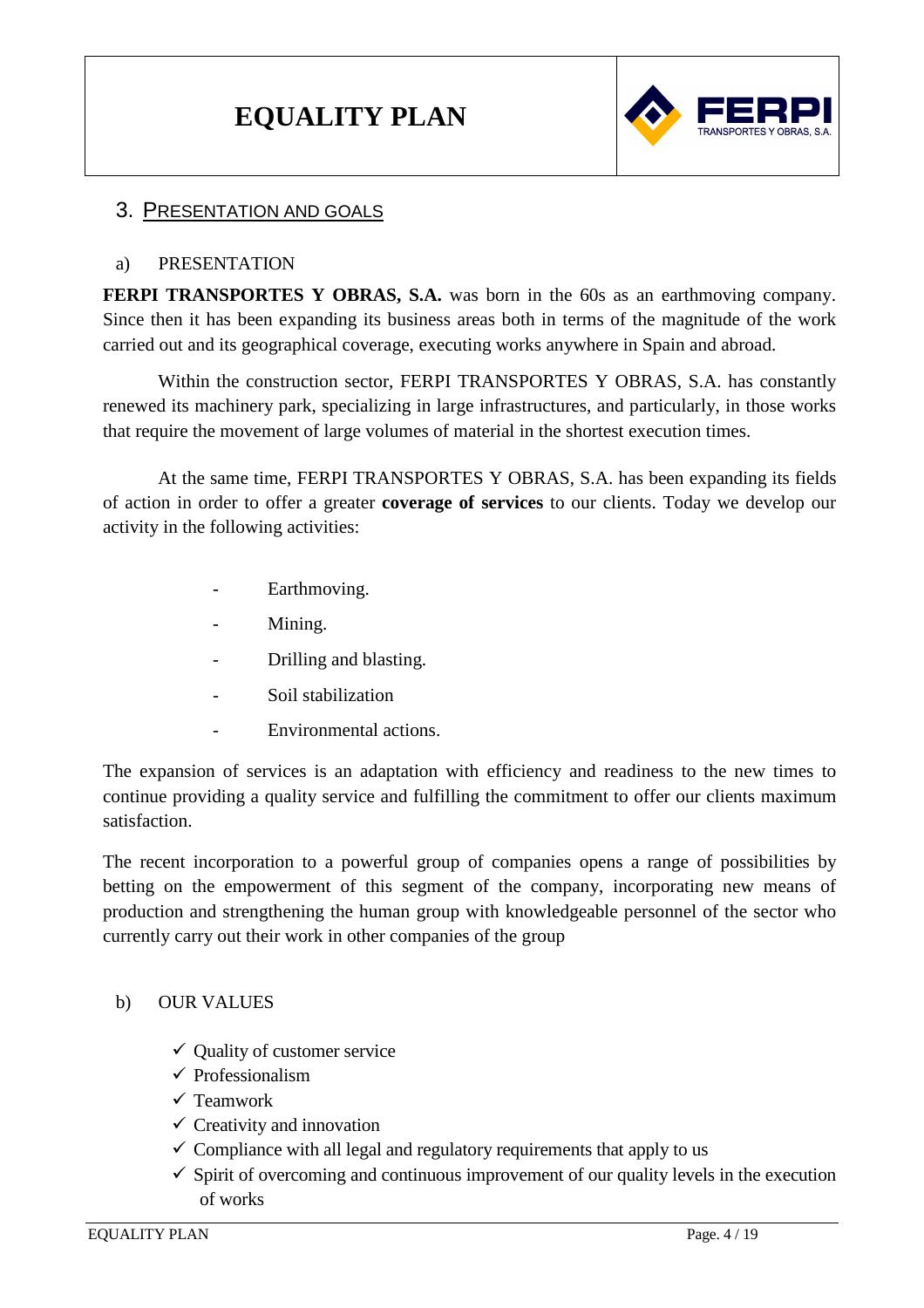

 $\checkmark$  Effective equality between men and women through the Equality Plan

The development of equality policies in the company has its maximum exponent in an Equality Plan, as a tool that allows progress towards the achievement of real and effective equality between women and men, integrating the gender approach in all management areas of the company.

Thus, **FERPI, S.A.** has drawn up its first Equality Plan, in order to facilitate the path to real equality within this company.

Since the beginning of the activity of **FERPI, S.A.** until now, we are firmly committed to the values and principles related to the enhancement of the individual rights of all our staff, and especially those related to privacy, dignity and equal opportunities. All of this to achieve a work environment in which the fundamental thing is respect between people, avoiding all discriminatory behaviors.

We are convinced that the application of the Equality Plan will be a strategic measure to increase the organizational effectiveness of human resources, and that its implementation will affect the productivity of the workforce and, consequently, the productivity of the company.

As a preliminary step, a diagnosis was carried out that has made it possible to know the reality of the workforce, detect the needs and define the Objectives, establishing the mechanisms that allow the development of the proposals of this Equality Plan.

In view of the results of the diagnosis, those aspects that we consider weaken the establishment of equal opportunities policies, are precisely the absence of women in our area of workers in the workforce. This is mainly due to the almost zero demand for female employment in this area, and not so much to the little supply that may exist.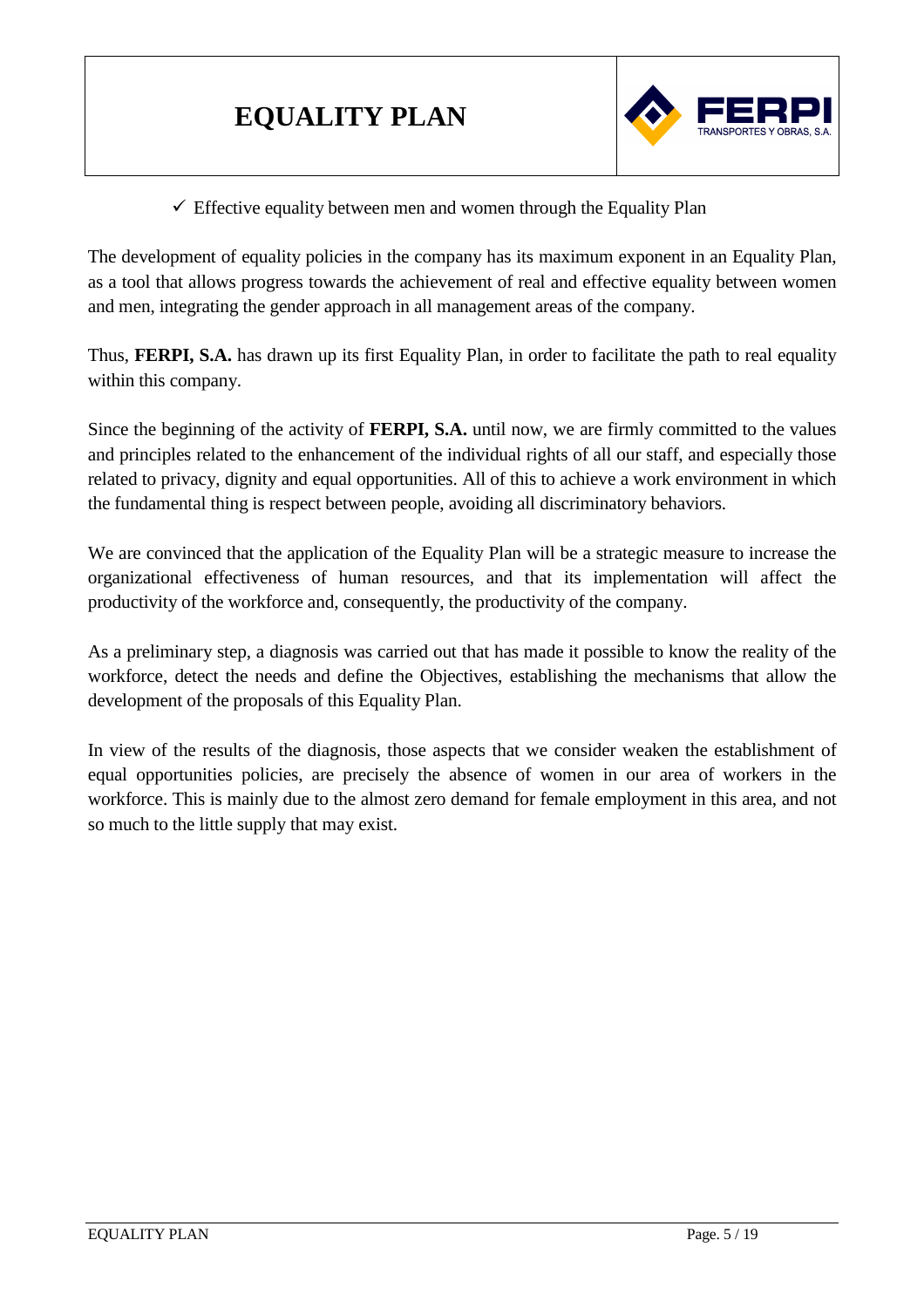

## 4. DEFINITIONS

**MORAL HARRASMENT:** ("mobbing" when it happens at work). Se trata de una situación en la que una persona o grupo de personas ejercen sobre otra una violencia psicológica. Para que se produzca una situación de mobbing, es necesario que se produzca en el trabajo, que la conducta sea sistemática y prolongada en el tiempo, y que exista menoscabo de la integridad moral y dignidad de la persona.

**POSITIVE ACTION:** strategy aimed at establishing equal opportunities between women and men through measures that make it possible to contrast and correct those discriminations that are the result of social practices. Its purpose is to set up specific programs, of a fixed duration, that neutralize the existing inequalities between women and men in different areas.

**SEXUAL HARASSMENT:** any unwanted verbal, non-verbal or physical behavior of a sexual nature, with the purpose or effect of undermining the dignity of the person, creating an intimidating, hostile, degrading, humiliating or offensive environment.

**GENDER ANALYSIS:** study of the differences in conditions, needs, participation rates, access to resources, control of assets, decision-making power, etc., between men and women due to the roles that have traditionally been assigned to them.

**ANDROCENTRISM:** It comes from the Greek Andros (man) and defines the male gaze at the center of the Universe, as a measure of all things and a global representation of humanity, hiding other realities, including that of women.

**GENERIC ASYMMETRY:** Equality, hierarchical and oppositional relationships based on the assumption of the different nature of men and women, which configure the differential psychological contents of masculinity and femininity and which have implications in the construction of subjectivity.

**INDIVISIBLE BARRIERS:** attitudes resulting from traditional expectations, norms and values that impede the training (of women) for decision-making processes and / or for their full participation in society.

**CLASSIFICATION:** professional classifications generally depend on two factors: the appraisal and the system used. Both factors have the risk of containing subjective elements that "slide" the results.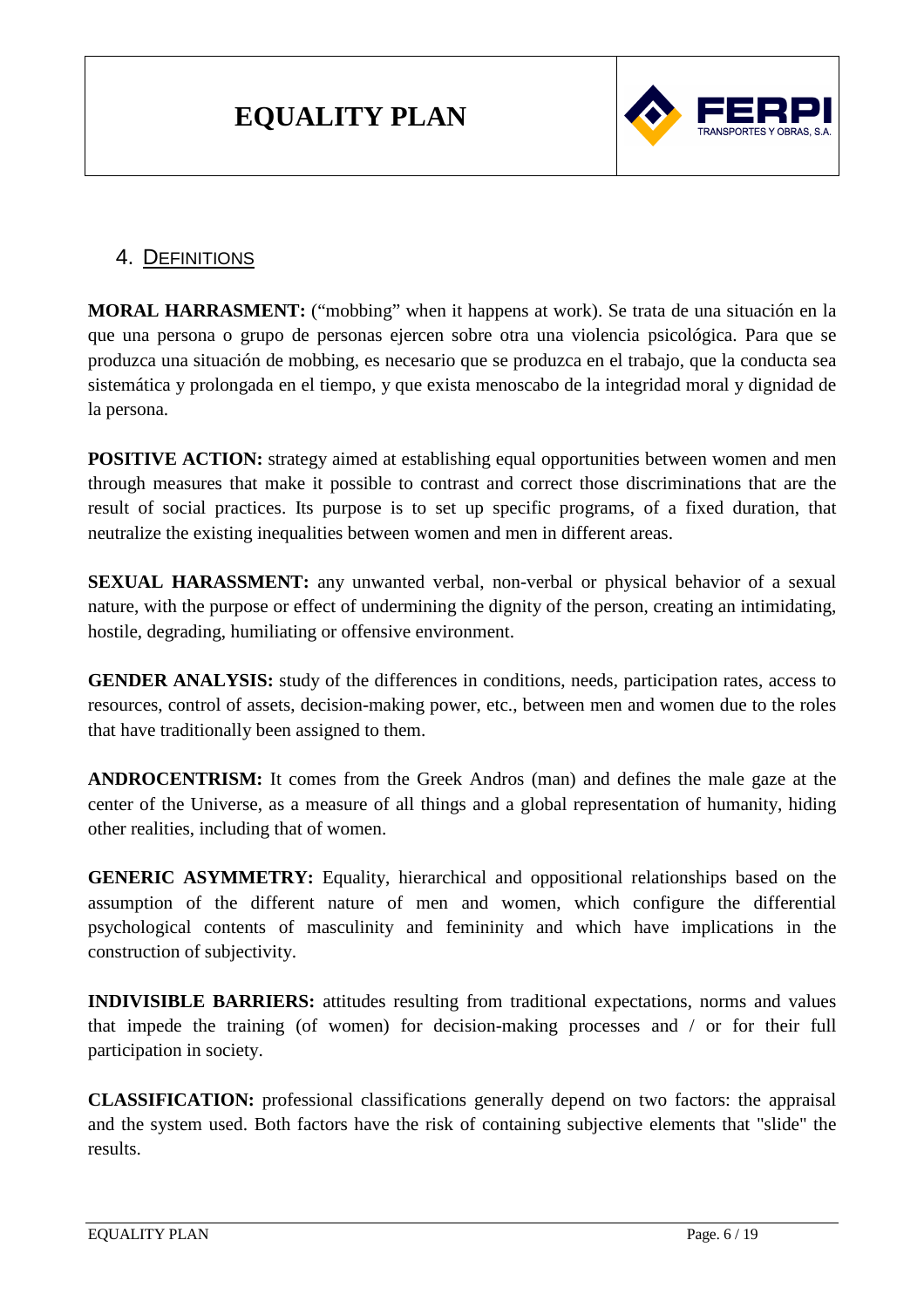

**CO-EDUCATION:** educational method based on the principle of equality between the sexes and non-discrimination based on sex.

**WORK AND FAMILY LIFE CONCILIATION:** introduction of systems of leave for family reasons, parental leave, care for dependents and creation of a structure and organization of the work environment that makes it easier for men and women to combine work and family responsibilities.

**FAMLY CORRESPONSIBILITY:** a concept that goes beyond mere conciliation and that implies sharing family responsibilities. Co-responsible persons have the same duties and rights in their capacity to respond for their actions in the situations or infrastructures under their charge.

**QUALIFICATION:** it determines what conditions are essential for the performance of an activity, when qualification is confused with training (that is, with a degree) there is a risk of considering a series of activities as unskilled jobs

**CULTURE:** it is the set of all the forms and expressions of a given society. As such it includes customs, practices, codes, norms and rules of the way of being, dress, religion, rituals, norms of behavior and belief systems.

**QUOTA:** system by which percentages of participation of disadvantaged groups (in this case due to sex) are established in the areas in which they are underrepresented, with the aim of achieving their full equalization.

**DIFFERENCE:** it designates those characteristics that an individual or a group possesses and that distinguishes it. It is what allows the construction of the general identity.

**FEMALE DIRECTION:** management style mostly associated with women and defined by being open, flexible, focused on people and their individual needs, by promoting teamwork, participation and cooperation among its main characteristics.

**GENDER DISCRIMINATION:** any distinction, exclusion or restriction based on sex that has the object or result of diminishing or nullifying the recognition, enjoyment or exercise of human rights and fundamental freedoms in the political, social, labor, cultural and civil sphere, or in any sphere, based on the inequality of men and women.

**DIRECT DISCRIMINATION:** situation in which a person is, has been or may be treated less favorably than another, in a comparable situation on the basis of sex.

**INDIRECT DISCRIMINATION:** it refers to the situation in which an apparently neutral disposition, criterion or practice places people of a certain sex at a particular disadvantage compared to people of another sex.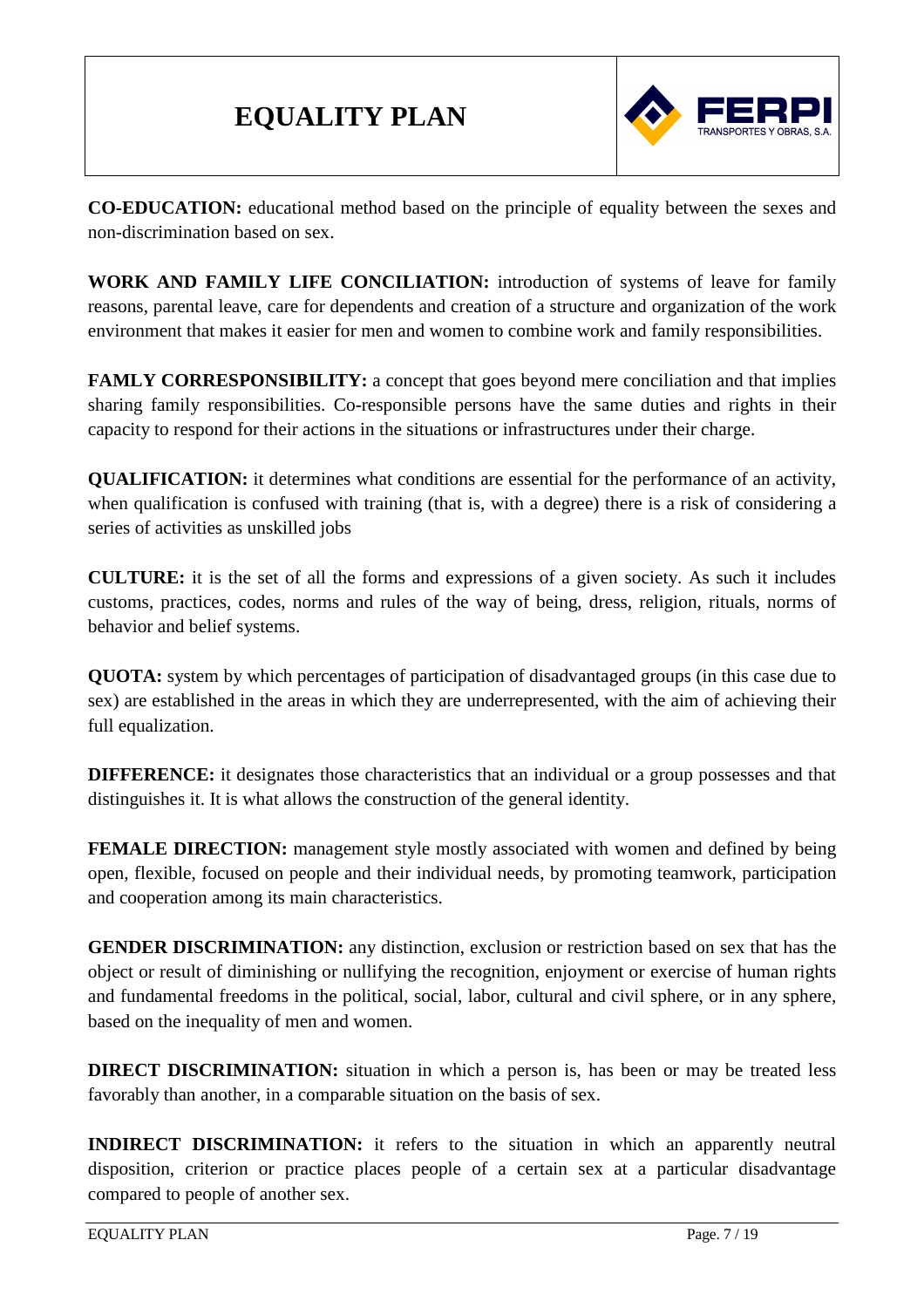

**EMPOWERMENT:** it refers to the process by which both men and women take control over their lives: they set their own agendas, acquire skills (or are recognized for their own skills and knowledge), increasing their self-esteem, solving problems and developing self-management. It is a process and a result.

**GENDER EQUALITY:** it refers to justice in the treatment of men and women, according to their respective needs. Based on this concept, the same or different treatments can be included although considered equivalent in terms of rights, benefits, obligations and opportunities. In the context of development work, a gender equity goal often includes measures designed to compensate for the historical and social disadvantages of women.

**STEREOTYPE:** modes of action considered correct, attributable to a specific role, in a society and at a given time.

**GENDER STEREOTYPE:** set of psychological and physical qualities and characteristics that a society assigns to men and women.

They establish a model of being a man and a model of being a woman, socially validated and that, based on that constructed topical vision, establish an unequal system of relations between both sexes and between each of them with the world.

**GENDER IMPACT ASSESSMENT:** examination of proposals and decisions to be taken to analyze whether they affect women differently than men, in order to adapt them to neutralize discriminatory effects and promote equality between men and women.

**FEMINISM:** It comes from the French word feminism, which means "womanism", which was established at the beginning of the 19th century and referred to those who defended the rights of women. One of the many meanings of the concept refers to "the need to change the condition of subordination of women, as a full requirement for the full development of her potential."

Other efforts to argue the concept in a much more solid way argue that feminism comprises several elements that range from a doctrinal point of view, as a social movement, as a claiming category, and perhaps as a political approach to change.

Thus, as a doctrine, feminism advocates the equality of social and political rights of women with respect to men; as a social and organized movement for the realization of those rights; then as a struggle to vindicate the demands of the women's collective and the theoretical approaches that they have created; and, finally, as a political argument that highlights the need for a "profound change" to ensure equity.

**MANAGEMENT:** it determines the strategy to follow to obtain optimal results. This optimization will depend on the "focus" to be considered, quantity of product, quality of the product, quality of the process, of the service, and economic gain.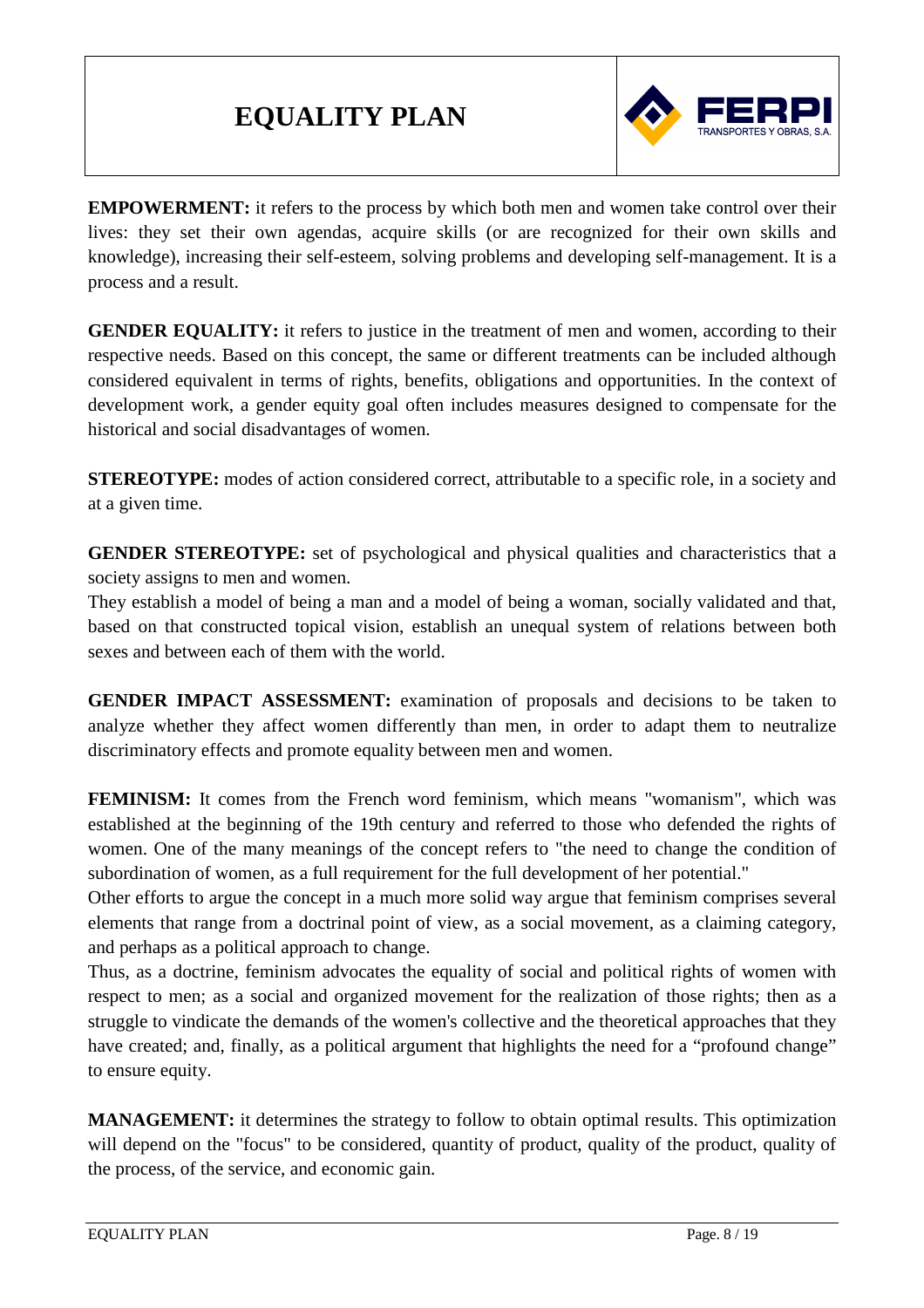

**GENDER:** concept that refers to social differences (as opposed to biological ones) between men and women that have been learned, change over time and present great variations both between different cultures and within the same culture.

**IDENTITY:** It is a concept that refers to the specific individual with their specific characteristics, that is, the specific person and not another.

**GENDER IDENTITY:** It alludes to the way in which being a man or a woman is socially prescribed by the combination of role and status, attributed to a person based on their sex and which is internalized by each person. The identities and roles attributed to one of the sexes are complementary and interdependent with those assigned to the other; thus, for example, dependence in women and independence in men.

**SEXUAL IDENTITY:** It is the own and immutable conscience of belonging to one sex or another, that is to say, to be male or female.

**GENDER EQUALITY:** It is based on the postulate that all human beings, both men and women, have the freedom to develop their personal abilities and to make choices without being limited by stereotypes, rigid gender roles, or prejudices. Gender equality implies that the specific behaviors, aspirations and needs of women and men have been considered, and that they have been valued and favored in the same way. It does not mean that men and women have to become the same, but that their rights, responsibilities and opportunities will not depend on the fact that they were born male or female.

**EQUAL OPPORTUNITIES BETWEEN MEN AND WOMEN:** absence of any barrier, which, based on the sex of the person, prevents their economic, labor, political and social participation.

**EQUAL TREATMENT BETWEEN MEN AND WOMEN:** absence of discrimination, direct or indirect, for reasons of sex.

**GENDER INDICATORS:** they are instruments that make it possible to measure and understand the situation of women in gender relations, based on the identification of the fundamental elements that support and justify the situations of inequality that exist between women and men. They allow knowledge of the factors of inequality, awareness and action on these factors in order to modify them. Gender indicators allow an analysis to be carried out that indicates: What is happening? Who is it happening to? How? When? How is it happening? Why is it happening? How affects? What effects does it have?

**TRANSFORMATIONAL LEADERSHIP:** set of capabilities that allow the identification of changes and design actions to deal with them effectively.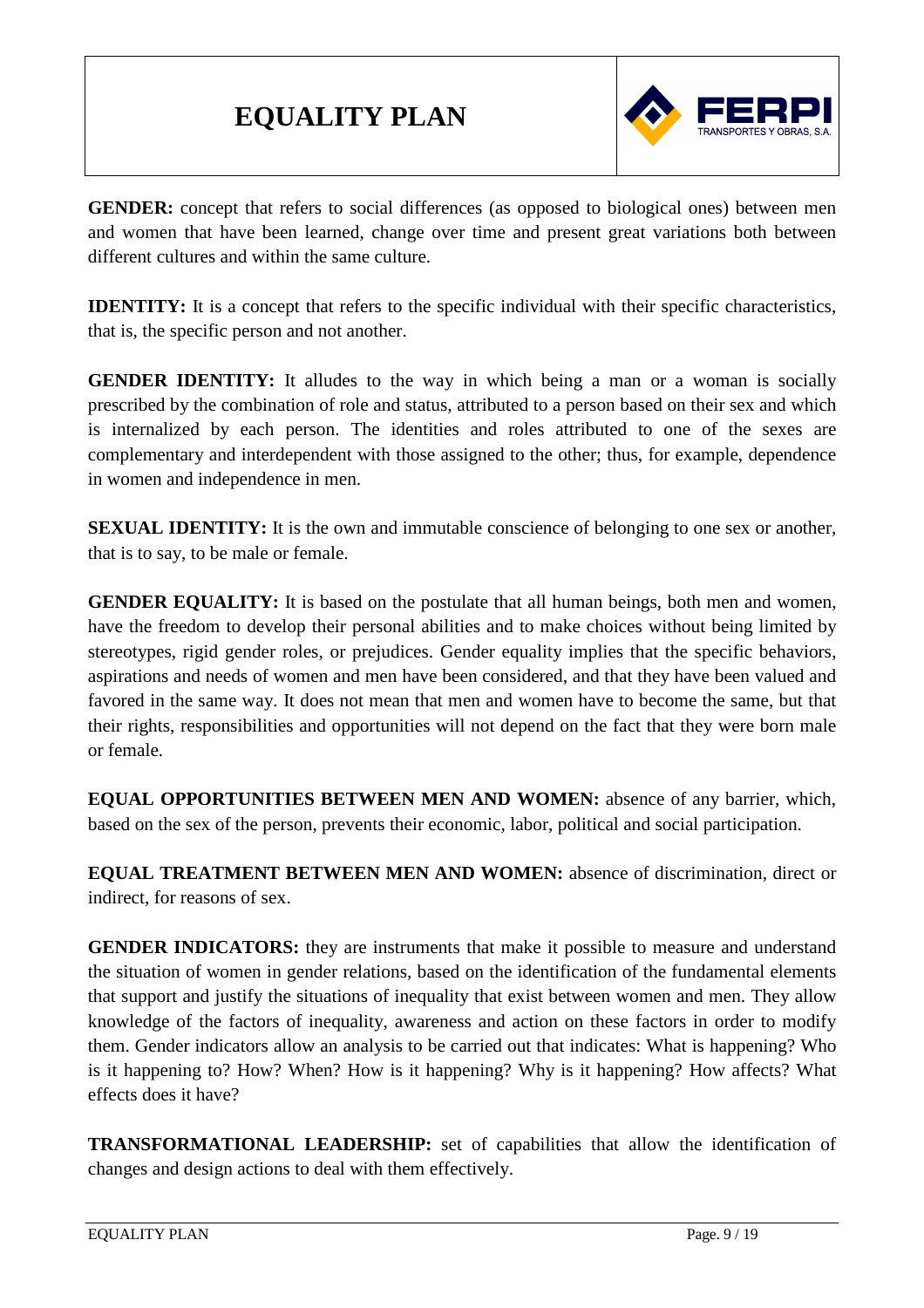

It increases the level of performance, promotes the development of individual team members while that of groups and the organization as a whole motivates them to transcend their own interests for the good of the organization and the team.

**GENDER MAINSTREAMING:** equal opportunities strategy based on the introduction of the gender perspective in a transversal way in all the policies and practices of the organizations and institutions.

**MACHISM:** Sociocultural phenomenon that exalts masculine values, manhood, virility, the power of men, expressed with violence, force and, above all, the attitude of superiority and dominance over women.

**MASCULINE:** set of actions considered appropriate for men; it is a gender stereotype.

**MISOGYNY:** it refers to the hatred, rejection, aversion and contempt of men towards women and, in general, towards everything related to the feminine.

**NEO-SEXISM:** set of beliefs especially related to the organizational and labor field, and increasingly widespread in developed countries, according to which discrimination against women is no longer a problem, women are pushing too hard and many of their recent achievements are undeserved. This ideology contributes to the maintenance of the status quo, that is, to the perpetuation of the subordination and subjugation of women as a group.

**MENTORING:** help that one person provides to another to progress in their knowledge, their work or their thinking.

**GENDER PERSPECTIVE:** take into account and pay attention to differences between women and men in any given activity or policy area.

**POLICIES OF EQUAL OPPORTUNITY BETWEEN WOMEN AND MEN:** considered as one of the fundamental pillars of the European Union policies and assumed as such by the Member States, they are those that promote a social context open to the existence of "real equality", which entails similar opportunities for women and men, to progress in the social, economic and political spheres, without sexist attitudes and stereotypes limiting their possibilities.

**PREJUDICE:** the admission of derogatory attitudes and beliefs, the expression of negative affection or the manifestation of discriminatory behaviors towards the members of a group by virtue of their belonging to said group.

**ROLE:** character or label that defines our supposed obligations and our supposed expectations; it is always built according to the environment and they constitute people as multidimensional beings.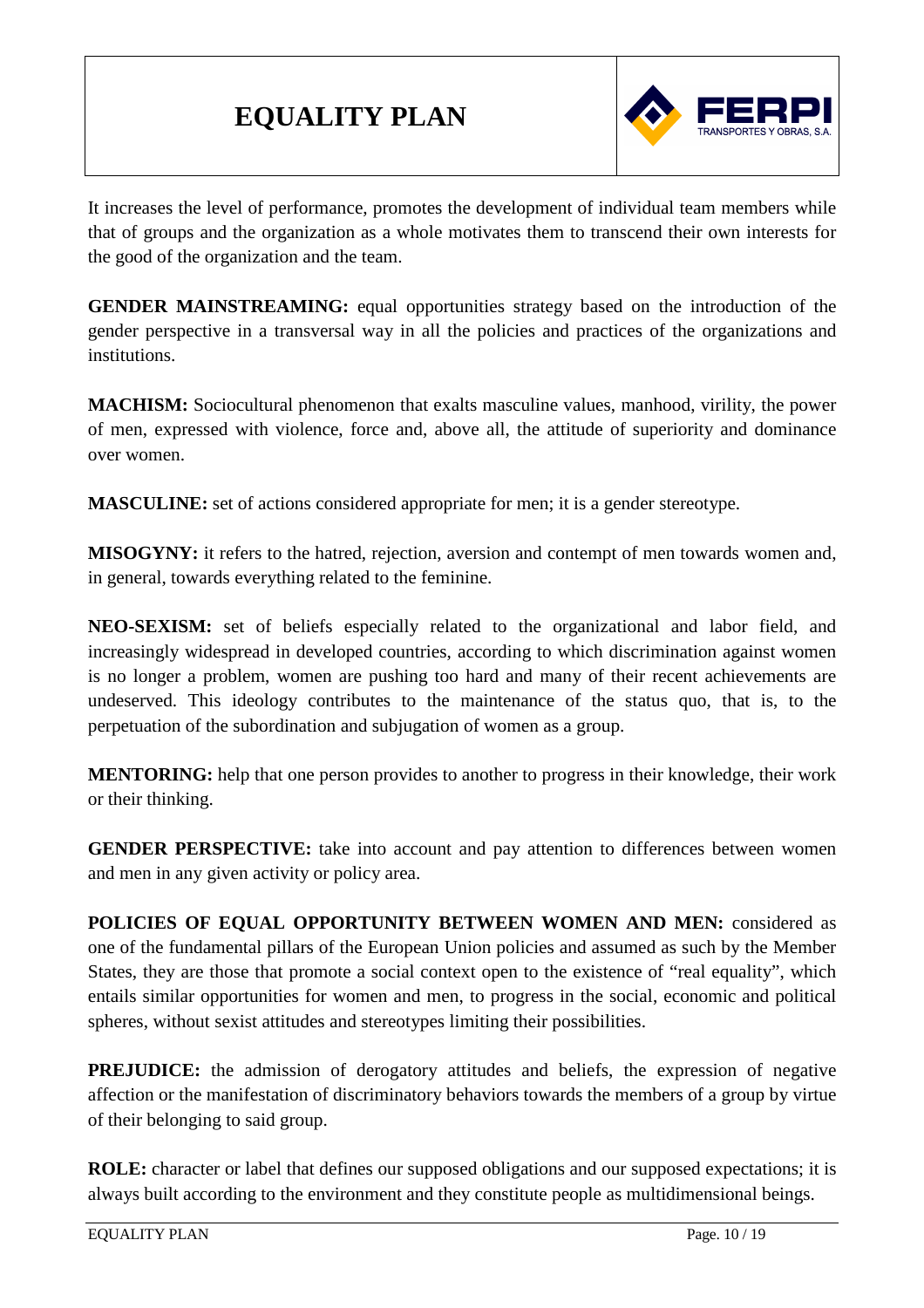

**ESTABLISHED ROLES ACCORDING TO SEX:** guidelines of action and behavior assigned to men and women, respectively, and that govern relationships between people, and according to which different jobs and value, responsibilities and obligations are attributed to one and the other.

**BENEVOLOUS SEXISM:** A set of interrelated attitudes towards women that considers them in a stereotypical way and limited towards certain roles (mother, wife), but which has a positive affective tone for the perceiver and tends to arouse in him behaviors considered pro-social (for example. help) or seeking intimacy (for example, self-disclosure).

**HOSTILE SEXISM:** attitude of clear antipathy and rejection towards women, especially towards those who are perceived as threatening to the superiority or dominance of men (for example, feminists, professionals).

**SEX:** It is a concept of biology that indicates the genetically determined and genetically transmissible characteristics and, therefore, basically unchangeable, based on which we classify living beings into males and females.

**GLASS CEILING:** GOALphor that reflects the invisible barriers that prevent women with high qualifications and personal and professional capacity from accessing and promoting the highest levels of management and responsibility.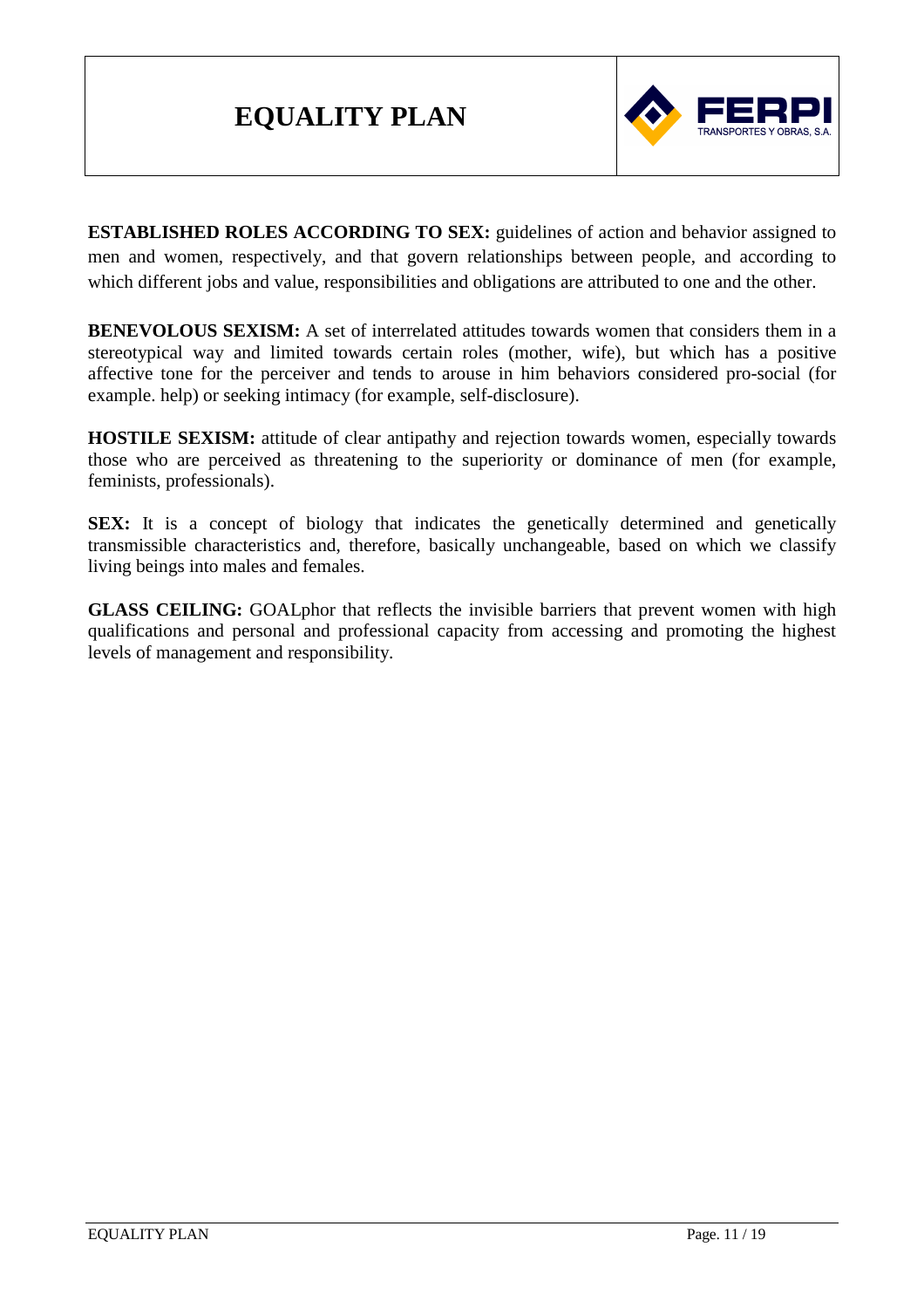

## 5. SCOPE OF APPLICATION AND VALIDITY

This Equality Plan is applicable to all present and future personnel of the company **FERPI, S.A**., regardless of the type of contract, day and shift.

The validity of this Equality Plan is three years, from the moment it is signed, with the commitment to monitor it annually, to review it throughout the scheduled meetings, as well as at the request of each of the parties.

#### **a) IMPLANTATION**

The implementation phase will begin once this Plan is ratified by the Equality Commission.

During the period of time in which the Plan has been drawn up, some actions have already been implemented. It will begin with the dissemination to all areas of the company and its publication internally.

## 6. DIAGNOSTIC REPORT

Prior to the preparation of the Equality Plan, a diagnosis of the company's situation has been carried out, in relation to equal opportunities and reconciliation of family and work life as a basis for such implementation.

In the development of our initial diagnosis, the suggestions made by the INSTITUTO DE LA MUJER (Ministry of Labor and Social Affairs) have been taken into account in the structure of the Plan, as well as the Objectives and concrete measures.

In order to carry out the diagnosis, information has been compiled on the situation of women and men in relation to equal opportunities within the company. They are listed in **ANNEX I** (Questionnaire for diagnosis) and **ANNEX II** (Company and workforce data)

#### **a) EMPLOYEE SURVEY**

The results of the survey promoted by the Equality Commission of the company are shown below:

- $\checkmark$  Response rate 62.8% of the workforce.
- $\checkmark$  Most of those who have responded are men and employees between 35 and 45 years old
- $\checkmark$  Employees are not aware of all current reconciliation measures.
- $\checkmark$  Most are not aware of the work carried out by the Directorate General for Women in favor of Equal Opportunities between women and men.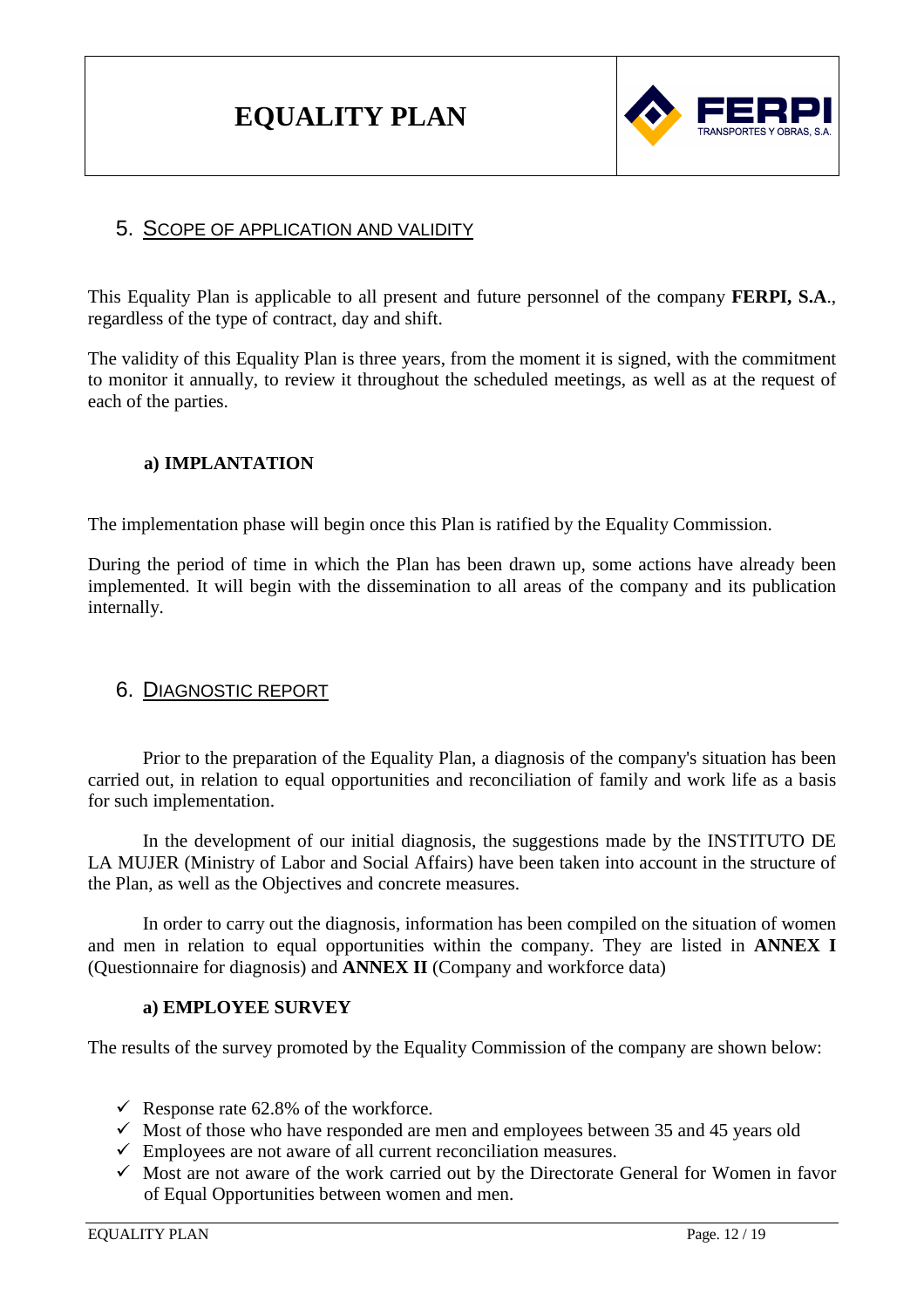

- $\checkmark$  To the questions: Do you think it is appropriate to develop programs that promote Equal Opportunities in the world of work in general between women and men? Do you think it is appropriate to carry out initiatives that promote real equality between women and men in your company? Most of them believe that it is.
- $\checkmark$  Most believe that their company projects a positive image towards Equal Opportunities abroad.

The graphs extracted from these surveys are shown below:

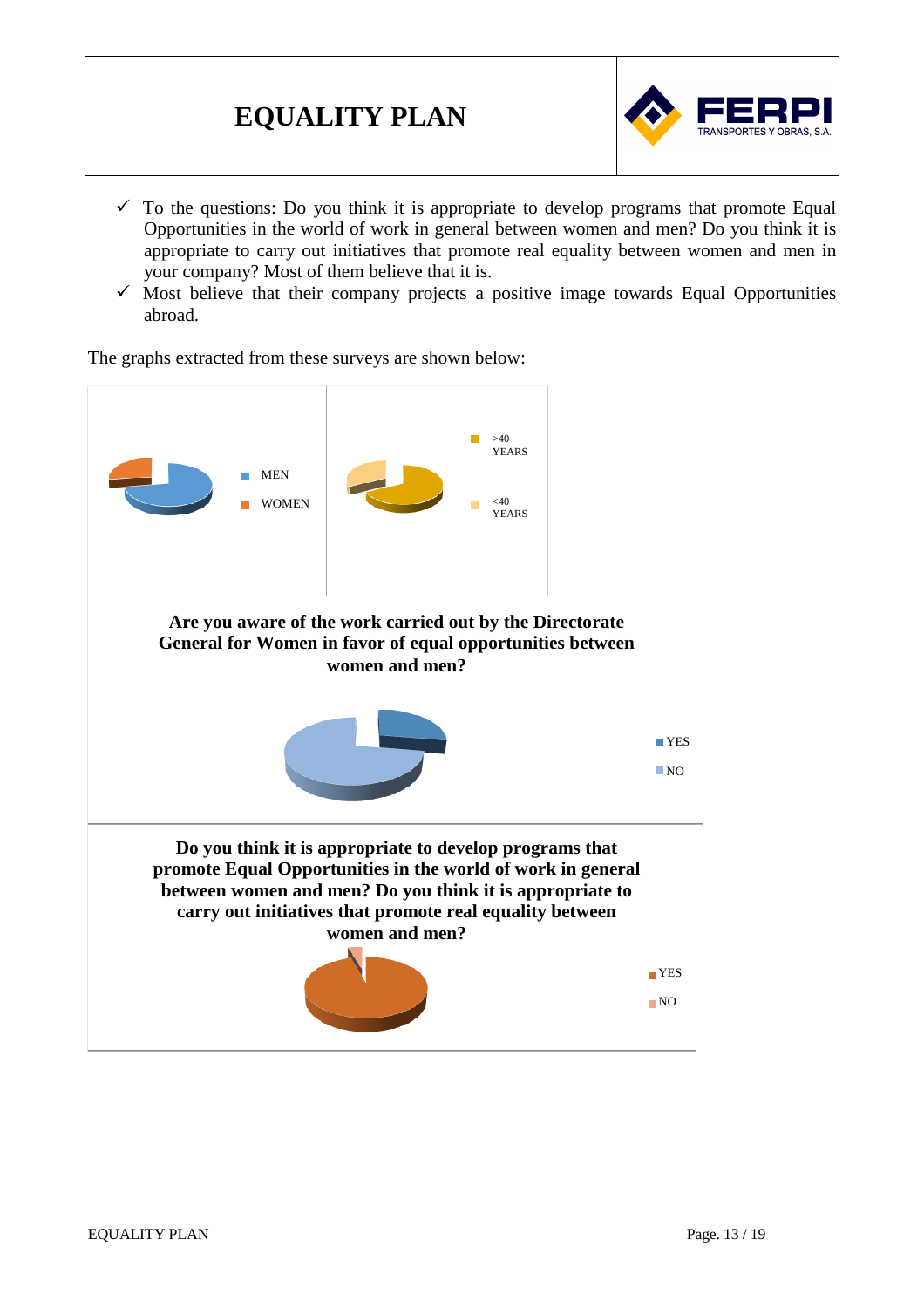

## 7. SPECIFIC OBJECTIVES, AREAS OF ACTION AND GOALS

In order to continue advancing in the achievement of the General Objective, specific Objectives are established with their goals, within each area of action.

#### **Areas of action**:

- 1. Access to employment
- 2. Education
- 3. Promotion
- 4. Salary
- 5. Co-responsibility and work, personal and family conciliation
- 6. Prevention of harassment situations
- 7. Communication
- 8. Corporate social responsibility
- 9. Occupational health and safety

In each of the areas, a set of specific actions have been established to be implemented in order to achieve the Objectives set.

In addition, indicators are determined to measure the achievement of the Objectives.

#### **Specific Objectives and goals**:

#### **AREA 1: ACCESS TO EMPLOYMENT**

**OBJECTIVE:** Guarantee that the selection of personnel in the company and the hiring process does not contain elements of direct or indirect discrimination.

- GOAL 1: Hiring policy: agree a maximum hiring quota of 50% in the Administration area (applicable for each of the sexes)
- GOAL 2: Awareness and training: on equal opportunities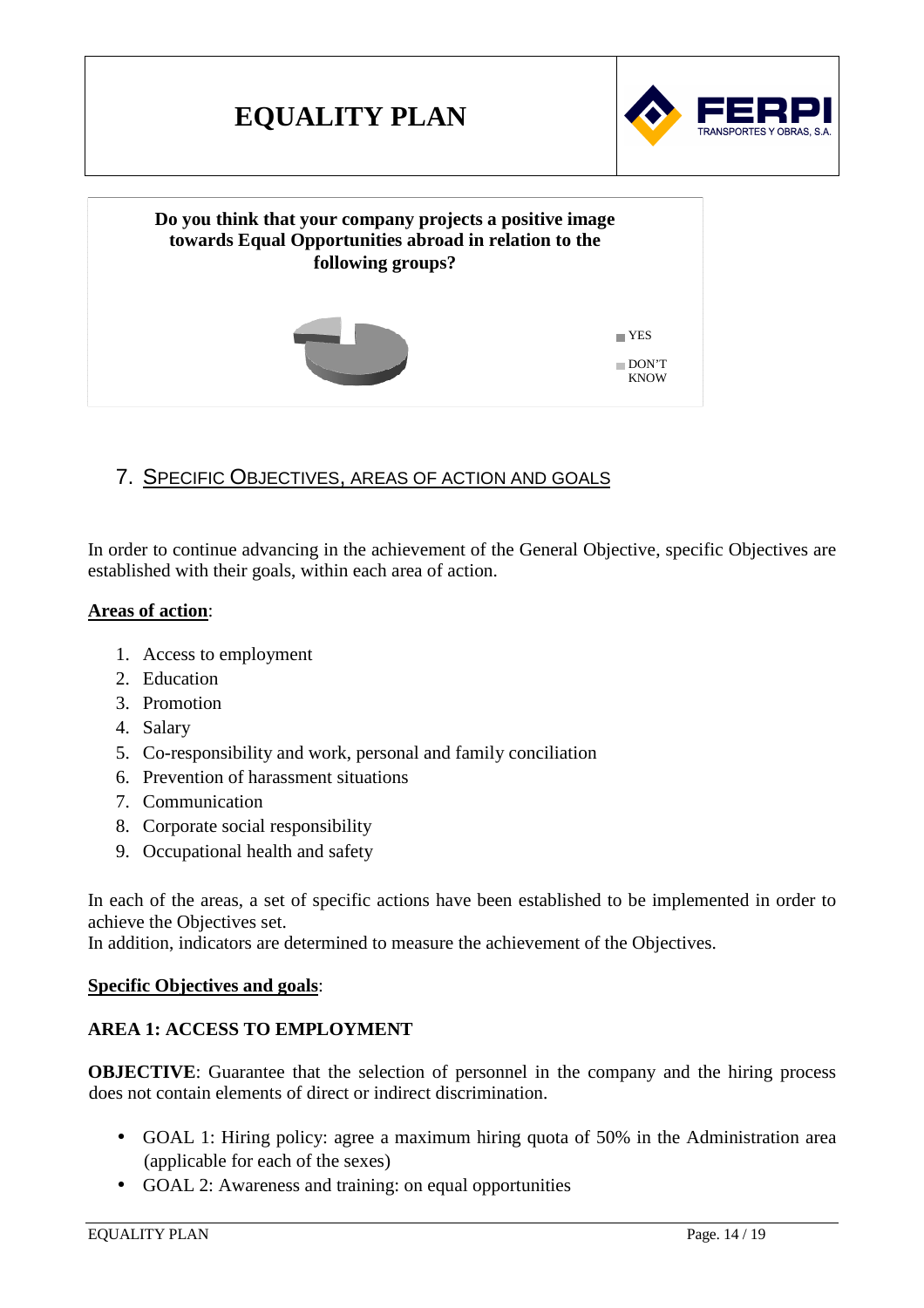

- GOAL 3: Do not use sexist language or stereotypical images in job offers
- GOAL 4: Job profiles adjusted to equal opportunities and without discriminatory treatment according to the PG-04 HR procedure, including non-sexist language in its definition

#### **Indicator:** NUMBER OF FEMALE AND MALE WORK APPLICATIONS SUBMITTED. NUMBER OF FEMALE AND MALE APPLICATIONS IN ADMINISTRATION SUBMITTED.

#### **AREA 2: EDUCATION**

**OBJECTIVE**: Incorporate the gender perspective in all training actions and courses that the company directs to the workforce.

- GOAL 1: Preparation of "Decalogue of equal opportunities"
- GOAL 2: Training and sensitization of staff in actions of equal opportunities through internal talks and communications
- GOAL 3: Offer clear and accessible information to the entire staff of the training offer, publicly announcing the training courses carried out by the company, ensuring that the calls are known by all staff
- GOAL 4: Provide training, as far as possible, in the workplace and during working hours to facilitate access and participation of workers (example: save on Friday afternoons)

**Indicator:** NUMBER OF ACTIVITIES AND PARTICIPANTS IN AWARENESS ACTIONS

#### **AREA 3: PROMOTION**

**OBJECTIVE:** Encourage the promotion of people to the different professional groups, functions and positions in which they are represented.

- GOAL 1: Objective criteria for the promotion of personnel based on the requirements established in the job profile in terms of education, experience and personal qualities
- GOAL 2: Internal promotion of personnel based on their performance (ex: from laborer to officer)

#### **Indicator:** NUMBER OF WORKERS PROMOTED DISAGGREGATED BY SEX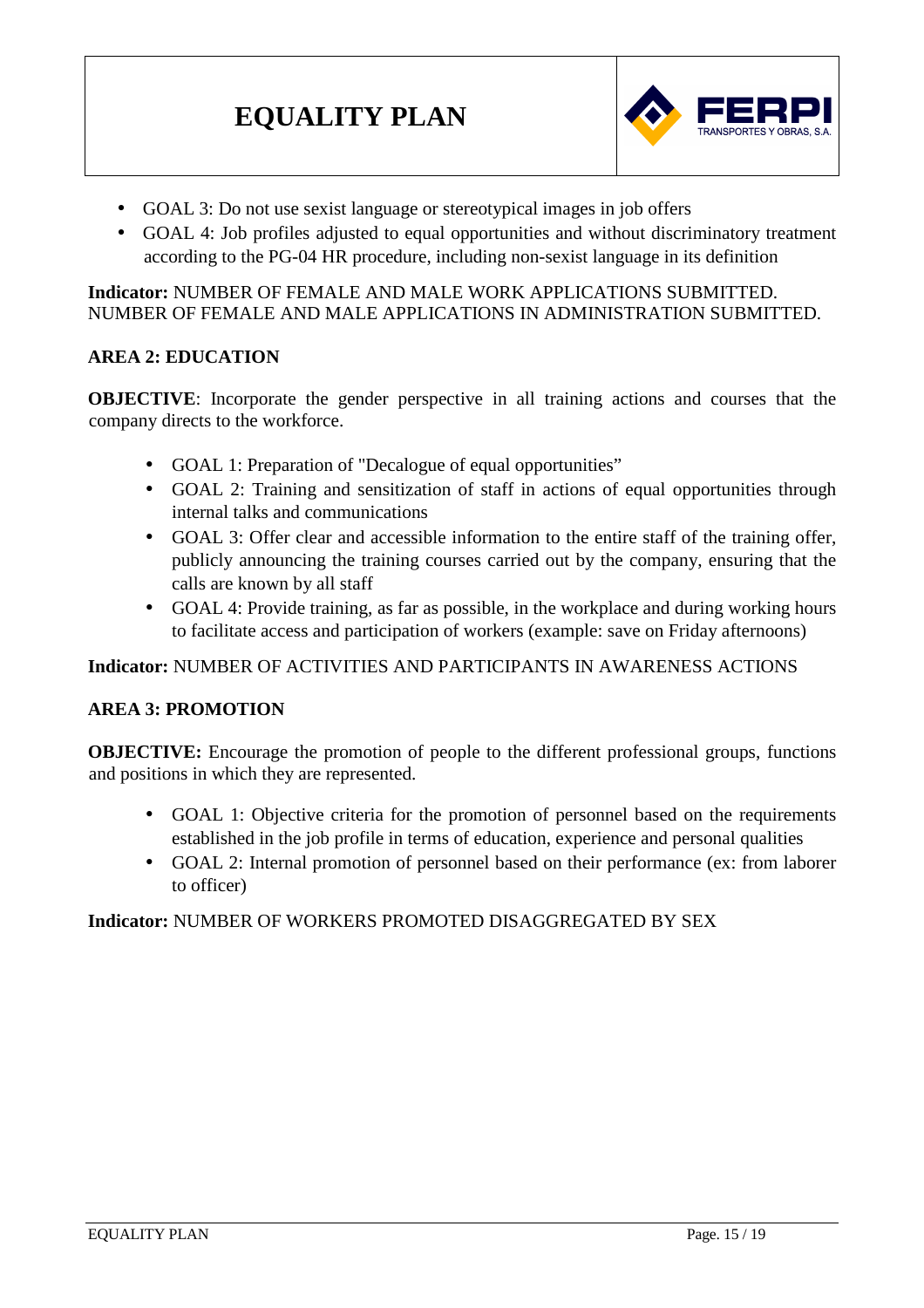

#### **AREA 4: SALARY**

**OBJECTIVE:** Establish a remuneration policy according to the professional classification based on professional groups and categories regardless of the gender of the personnel who occupy them.

- GOAL 1: Permanently approve the travel bonus.
- GOAL 2: Thoroughly apply an Objective remuneration policy in accordance with the collective agreement of the construction and public works sector for both men and women, without gender discrimination
- GOAL 3: Check that the salary concepts are the same for women and men

**Indicator:** NUMBER OF WORKERS WHO ENJOY THE PLUS DISAGGREGATED BY GENDER AND IF THEY STAY OVERNIGHT OR NOT

## **AREA 5: CORRESPONSIBILITY AND LABOR, PERSONAL AND FAMILY CONCILIATION**

**OBJECTIVE:** Promotion of a culture that facilitates conciliation and joint responsibility, ensuring that the exercise of these rights does not have negative consequences in the professional sphere.

- GOAL 1: Flexible hours in structural positions that can be given and continuous schedules for reasons of family conciliation.
- GOAL 2: Measurement of work environment and taking actions.
- GOAL 3: Leave will be granted for family reasons, in addition to guaranteeing the right to reserve the job during the entire period of leave for the care of dependents or other reasons.
- GOAL 4: Maintain the right to all social benefits, as if active, during periods of suspension due to risk during pregnancy or breastfeeding, as well as for maternity or paternity and during leave for the care of children or other family members.
- GOAL 5: Preparation of "Decalogue of equal opportunities"

#### **Indicator:** NUMBER OF PEOPLE WHO HAVE ENJOYED THE DIFFERENT CONCILIATION MEASURES DISAGGREGATED BY SEX AND PROFESSIONAL CATEGORY

#### **AREA 6: PREVENTION OF HARASSMENT SITUATIONS**

**OBJECTIVE:** Prevent conduct that involves sexual harassment or for reasons of sex, to any of our employees.

• GOAL 1: Preparation of "Protocol against workplace harassment", with the aim of showing the commitment to the prevention and elimination of harassment based on sex and sexual harassment.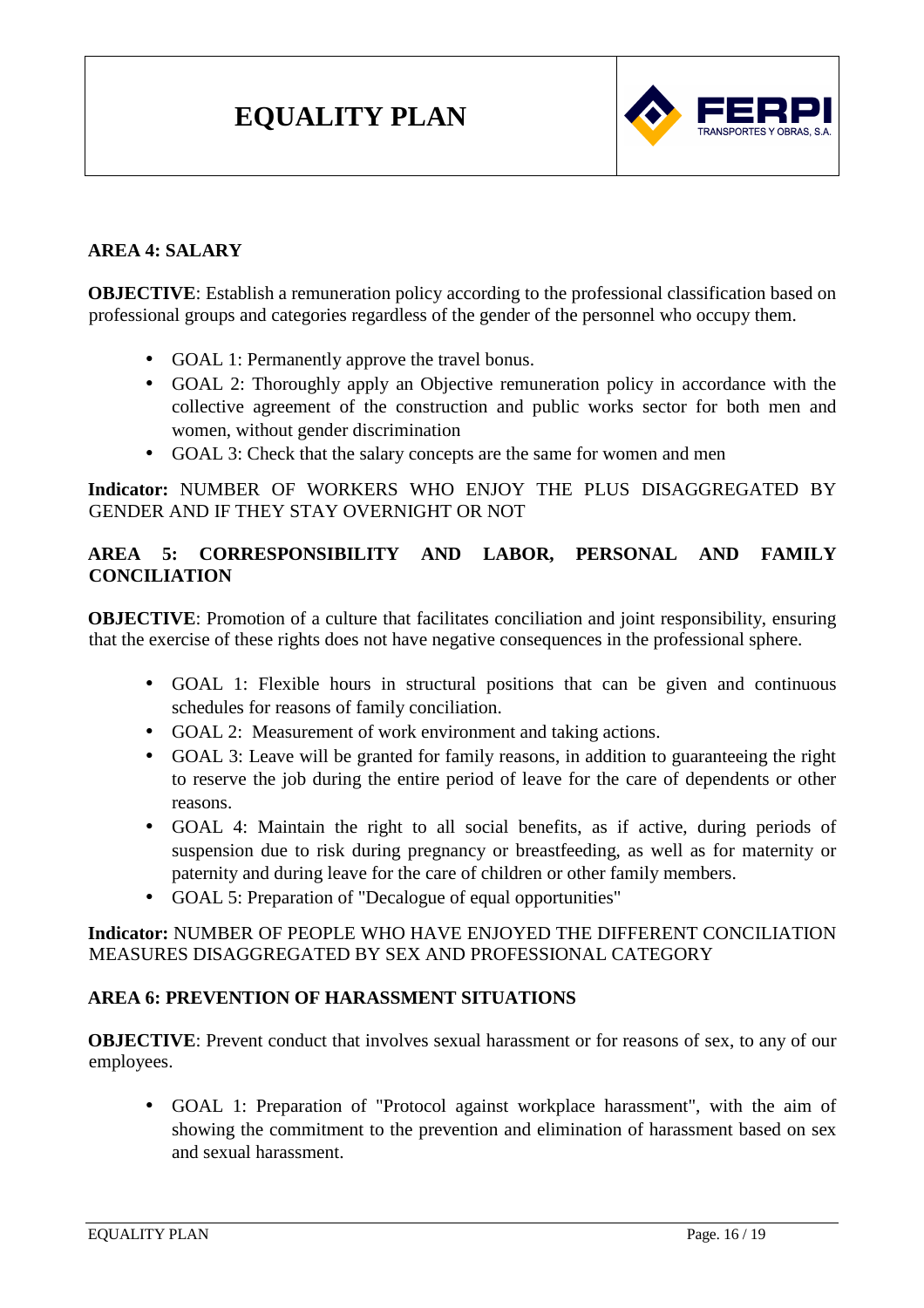

- GOAL 2: Effective communication of the declaration of principles to all workers, emphasizing the responsibility of each of the parties to guarantee a work environment free from harassment, thus promoting a climate in which it cannot occur..
- GOAL 3: Raise awareness through talks to all staff about the need to establish treatment based on equality and mutual respect, regardless of sex, preventing behaviors that involve sexual or sex harassment of any of our employees.
- GOAL 4: Adapt the company's facilities to the presence of women (changing rooms and services in construction sites and offices)

**Indicator:** NUMBER OF CASES THAT HAVE BEEN GIVEN AND THEIR RESOLUTION

#### **AREA 7: COMMUNICATION**

**OBJECTIVE:** Adopt a non-sexist language and image and participate in the dissemination and communication of the equality plan.

- GOAL 1: Communication to all interested parties about the development of the equality plan on our website, openly and explicitly reflecting the company's support for equal opportunities policies for men and women.
- GOAL 2: Organize informative sessions aimed at all company personnel in which the reasons and the Objectives of the equality plan are explained (through the preparation of questionnaires and internal communications).
- GOAL 3: Appoint a person responsible for the plan in the company. Its functions include those of monitoring the planned actions, advising staff on their implementation and processing complaints about discriminatory treatment in the company.
- GOAL 4: Use non-sexist language in writing of both internal and external communications.
- GOAL 5: Review and correct the contents of the company's website and dossier using non-sexist images and language.
- GOAL 6: Prepare and communicate "Communication Protocol" in the company both internally and externally.
- GOAL 7: Establish permanent information channels on the integration of equal opportunities in the company: suggestion boxes, notice board.

**Indicator:** NUMBER OF SUGGESTIONS RECEIVED

#### **AREA 8: CORPORATE SOCIAL RESPONSIBILITY**

**OBJECTIVE:** Assume the responsibility of the company regarding its participation in society as a fundamental agent for the implementation of equal opportunities.

- GOAL 1: Project an image for equality towards clients, other companies and the general public, carrying out actions for social integration, such as:
	- 1) Hiring of people with foreign nationality or over 50 years of age.
	- 2) Hiring of people and suppliers in the area where the work is carried out.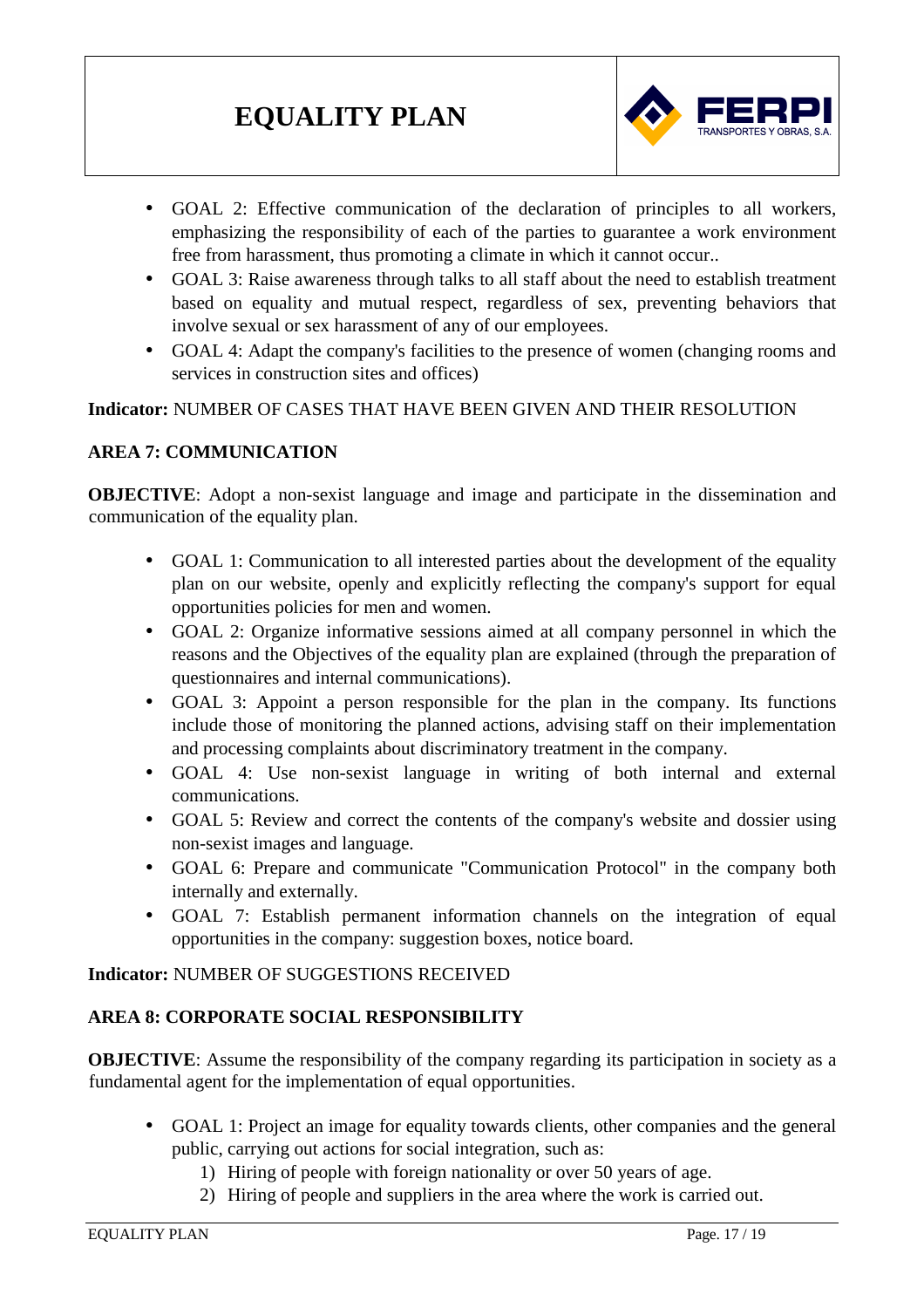

- 3) Commit to the environment and the health and safety of workers, through ISO 14001: 2015 and ISO 45001: 2018 certification
- GOAL 2: Support people who are victims of gender violence from and within the company, allowing flexible hours and working conditions that promote their Protection.
- GOAL 3: Encourage the development and implementation of a total quality and excellence system in the company that considers equality management among its requirements.

**Indicator:** NUMBER OF PEOPLE WHO HAVE REQUESTED SUPPORT MEASURES

#### **AREA 9: OCCUPATIONAL HEALTH & SAFETY**

**OBJECTIVE:** Facilitate the necessary means for equality in occupational health conditions, avoiding those working conditions that may affect health and physical and mental well-being in the workplace.

- GOAL 1: Evaluate occupational risks (depending on the job position) and prevention plans including attention to risks for the incidence of accumulated stress, in addition to evaluating risks of musculoskeletal injuries that mainly affect women, and ergonomically adapt the workstations.
- GOAL 2: Ergonomically adapt the furniture, clothing, utensils, screens, etc., used by the staff in their daily tasks to the specific body characteristics of each man and / or woman.
- GOAL 3: In the event of pregnancy, prevent women from being exposed to situations that may entail danger for the future daughter or son, including changing positions if necessary
- GOAL 4: Granting permits to pregnant workers to attend courses on childbirth preparation and to those workers who request it.

**Indicator**: NUMBER OF SICK LEAVE DISAGGREGATED BY SEX